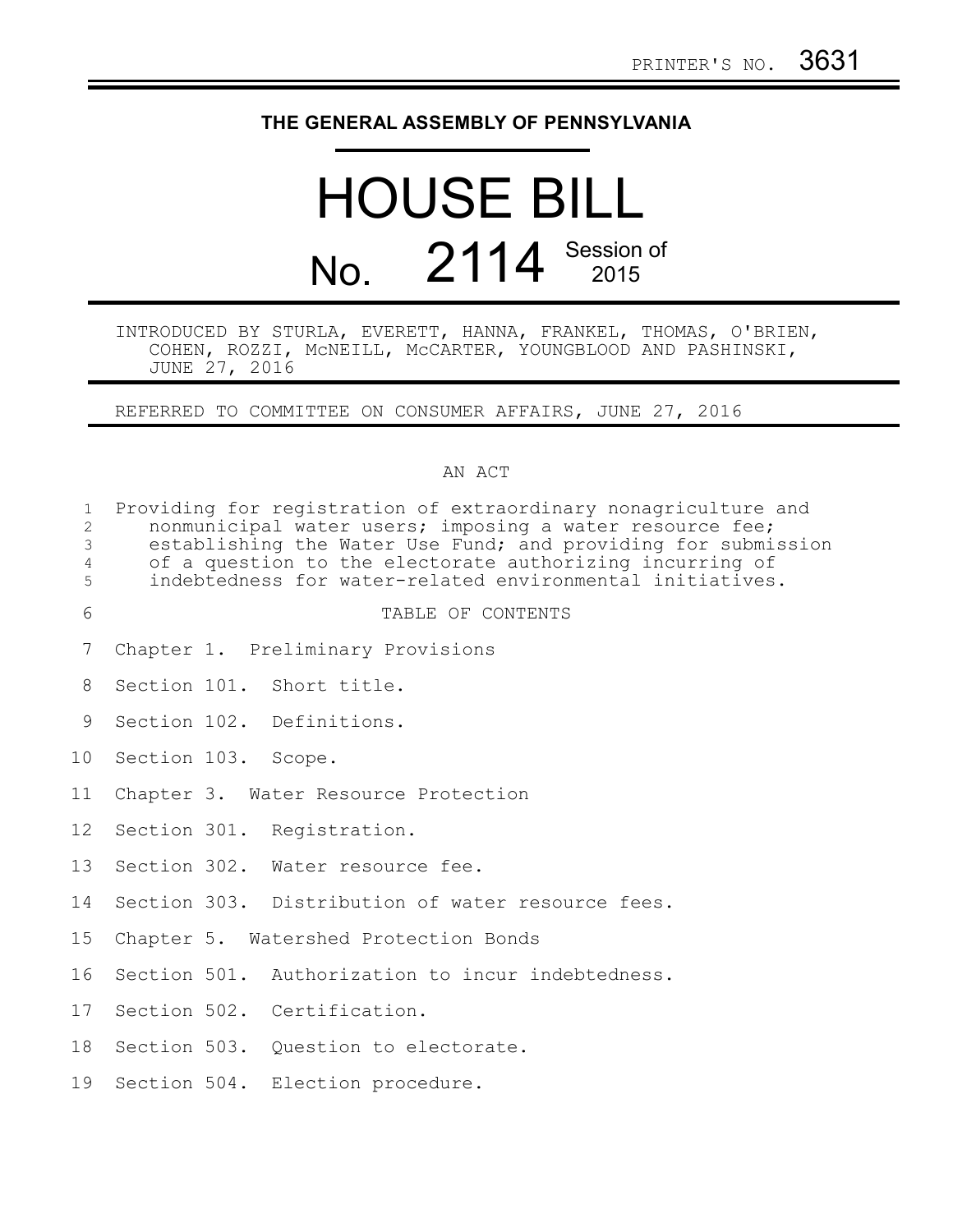| $\mathbf 1$     | Section 505. Use of proceeds.                                    |
|-----------------|------------------------------------------------------------------|
| 2               | Chapter 7. Miscellaneous Provisions                              |
| 3               | Section 701. Requlations.                                        |
| 4               | Section 702. Effective date.                                     |
| 5               | The General Assembly of the Commonwealth of Pennsylvania         |
| 6               | hereby enacts as follows:                                        |
| 7               | CHAPTER 1                                                        |
| 8               | PRELIMINARY PROVISIONS                                           |
| 9               | Section 101. Short title.                                        |
| 10              | This act shall be known and may be cited as the Pennsylvania     |
| 11              | Water Resource Act.                                              |
| 12 <sup>°</sup> | Section 102. Definitions.                                        |
| 13              | The following words and phrases when used in this act shall      |
| 14              | have the meanings given to them in this section unless the       |
| 15              | context clearly indicates otherwise:                             |
| 16              | "Consume." Remove water from the waters of this Commonwealth     |
| 17              | and not return it to the natural source.                         |
| 18              | "Department." The Department of Environmental Protection of      |
| 19              | the Commonwealth.                                                |
| 20              | "Extraordinary water user." A person that withdraws more         |
| 21              | than 10,000 gallons of water a day from the waters of this       |
| 22              | Commonwealth for the purpose of for-profit business. The term    |
| 23              | does not include withdrawals made by a community water system or |
| 24              | a noncommunity water system regulated by the department under    |
| 25              | the act of May 1, 1984 (P.L.206, No.43), known as the            |
| 26              | Pennsylvania Safe Drinking Water Act.                            |
| 27              | "Groundwater or surface water source." A river, stream,          |
| 28              | brook, lake, body of water or aquifer located in this            |
| 29              | Commonwealth.                                                    |
|                 |                                                                  |

"Returned." Put back water into the waters of this 3020160HB2114PN3631 - 2 -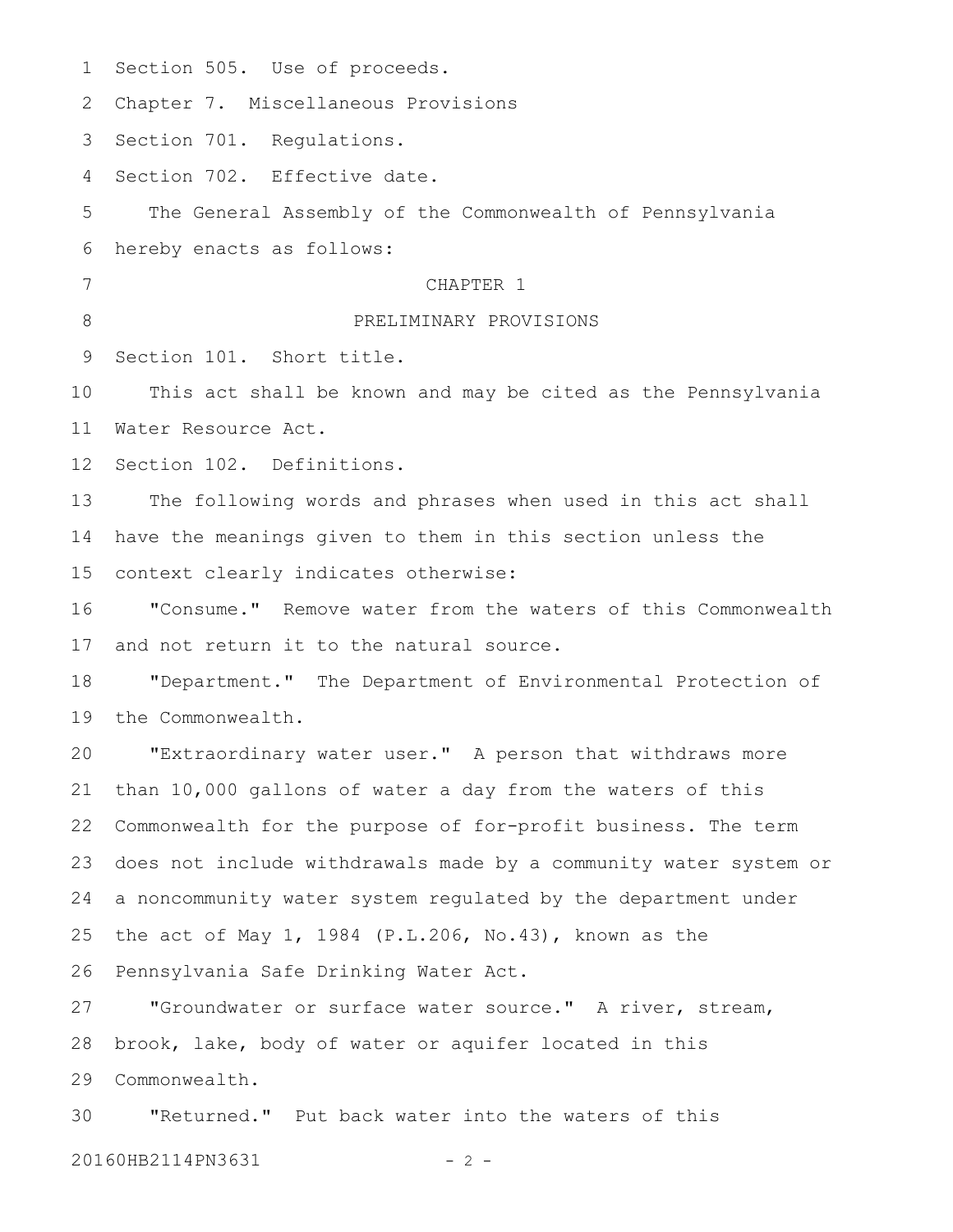| 1  | Commonwealth, whether the water is diminished in quality or not. |
|----|------------------------------------------------------------------|
| 2  | "Watersheds." The Delaware, Erie, Ohio, Potomac, Susquehanna     |
| 3  | and Genesee watersheds.                                          |
| 4  | "Withdraw" or "withdrawal." The removal, diversion or taking     |
| 5  | of water from a groundwater or surface water source.             |
| 6  | Section 103. Scope.                                              |
| 7  | This act applies to extraordinary nonagricultural and            |
| 8  | nonmunicipal water withdrawals by for-profit businesses.         |
| 9  | CHAPTER 3                                                        |
| 10 | WATER RESOURCE PROTECTION                                        |
| 11 | Section 301. Registration.                                       |
| 12 | General rule.--No extraordinary water user may withdraw<br>(a)   |
| 13 | water from any groundwater or surface water source for a         |
| 14 | nonagricultural or nonmunicipal purpose without filing a         |
| 15 | registration document with the department.                       |
| 16 | Registration document.--The registration document shall<br>(b)   |
| 17 | be submitted on a form prepared by the department and shall set  |
| 18 | forth all of the following:                                      |
| 19 | The name and mailing address of the applicant.<br>(1)            |
| 20 | (2) The name, if any, and location of the water source.          |
| 21 | (3)<br>The type of water source.                                 |
| 22 | (4)<br>The point in the water source from which the user         |
| 23 | proposes to withdraw the water.                                  |
| 24 | (5)<br>The name, location and acreage of the lands or other      |
| 25 | application for which the water is to be withdrawn.              |
| 26 | The location and description of the water well,<br>(6)           |
| 27 | canal, tunnel or piping and other works or equipment through     |
| 28 | which the water is to be withdrawn.                              |
| 29 | The amount, in gallons, of water withdrawn on an<br>(7)          |
| 30 | average day of operation during the preceding year and the       |
|    | 20160HB2114PN3631<br>- 3 -                                       |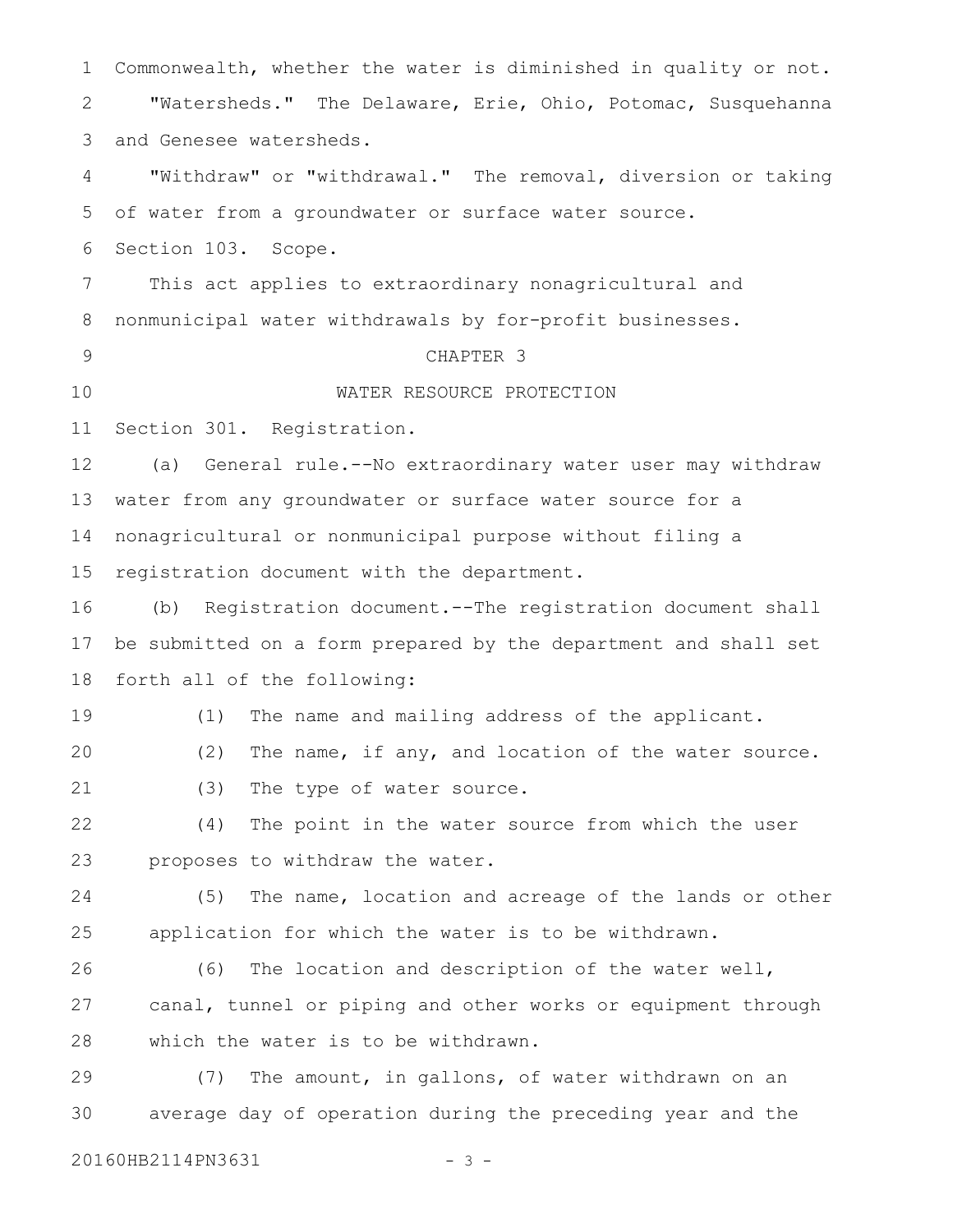number of days during the preceding year when water was withdrawn. 1 2

(8) The total amount, in gallons, of water estimated to be withdrawn and the periods of time when the withdrawal is scheduled during the current year. 3 4 5

(9) The location, means and expected condition of any water returned to the waterways of this Commonwealth. Section 302. Water resource fee. 6 7 8

(a) Fee.--An extraordinary water user shall pay to the Commonwealth the following fees: 9 10

(1) for water withdrawn and subsequently returned to the water source, a water resource fee of \$0.0001 per gallon for water withdrawals greater than 10,000 gallons per day for nonagricultural or nonmunicipal purposes; and 11 12 13 14

(2) for water withdrawn and consumed, a water resource fee of \$0.001 per gallon for water consumption greater than 10,000 gallons per day for nonagricultural or nonmunicipal purposes. 15 16 17 18

(b) Water consumption calculation.--For purposes of calculating the fee under subsection (a)(2), the following apply: 19 20 21

(1) for those extraordinary water users that measure water use by meter, the difference between the values of daily withdrawn water and daily returned water shall be reported as the amount consumed; and 22 23 24 25

(2) for those extraordinary water users that do not measure metered withdrawn and returned water, or due to evaporation or method of use find it impossible to accurately measure water consumed, the amount consumed shall be based on the department's consumptive use coefficients. The department 26 27 28 29 30

20160HB2114PN3631 - 4 -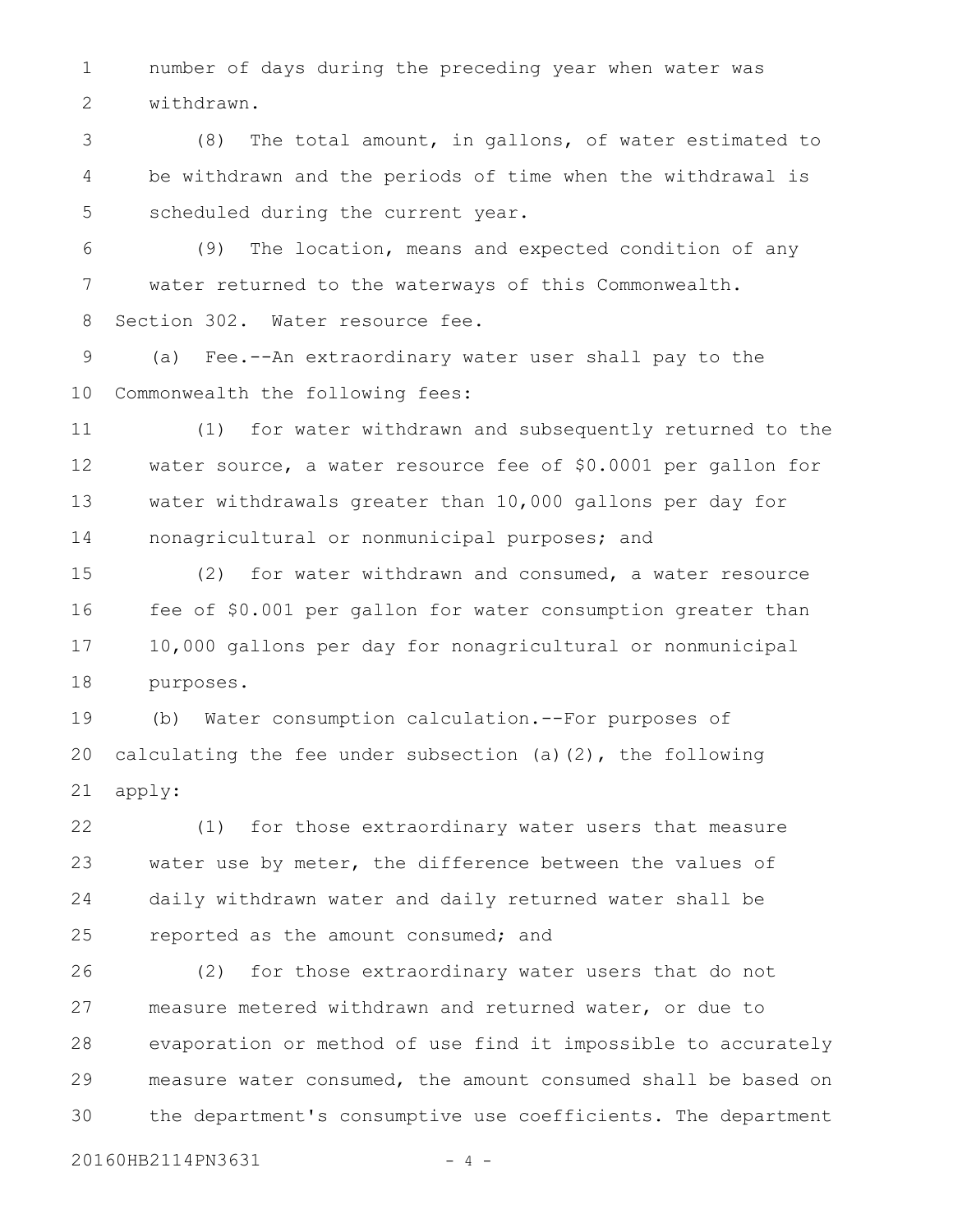shall determine which extraordinary water users are subject to this paragraph and shall develop coefficients for those users. 1 2 3

(c) Coordination with other fees.--The fees, if any, paid by an extraordinary water user under the act of July 7, 1961 (P.L.518, No.268), known as the Delaware River Basin Compact, and the act of July 17, 1968 (P.L.368, No.181), referred to as the Susquehanna River Basin Compact Law, to the Susquehanna River Basin Commission or the Delaware River Basin Commission, at the rates set on the effective date of this act, shall be subtracted from fees owed under this section. 4 5 6 7 8 9 10 11

Section 303. Distribution of water resource fees. 12

(a) Establishment of Water Use Fund.--The Water Use Fund is established in the State Treasury. 13 14

(b) Distribution.--The fees collected under section 302 shall be paid into the fund. The fund shall be distributed as follows: 15 16 17

(1) \$30 million to the department for water-related programs and activities with any remainder for general government operations. 18 19 20

(2) \$25 million to the Department of Conservation and Natural Resources for water-related programs and activities with any remainder for general government operations. 21 22 23

(3) \$5 million to the Pennsylvania Fish and Boat Commission for water-related programs and activities with any remainder for general government operations. 24 25 26

The fund may be used to service the debt for any bonds issued under Chapter 5. Any remainder in the fund shall be distributed pursuant to section 505. 27 28 29

30

#### CHAPTER 5

20160HB2114PN3631 - 5 -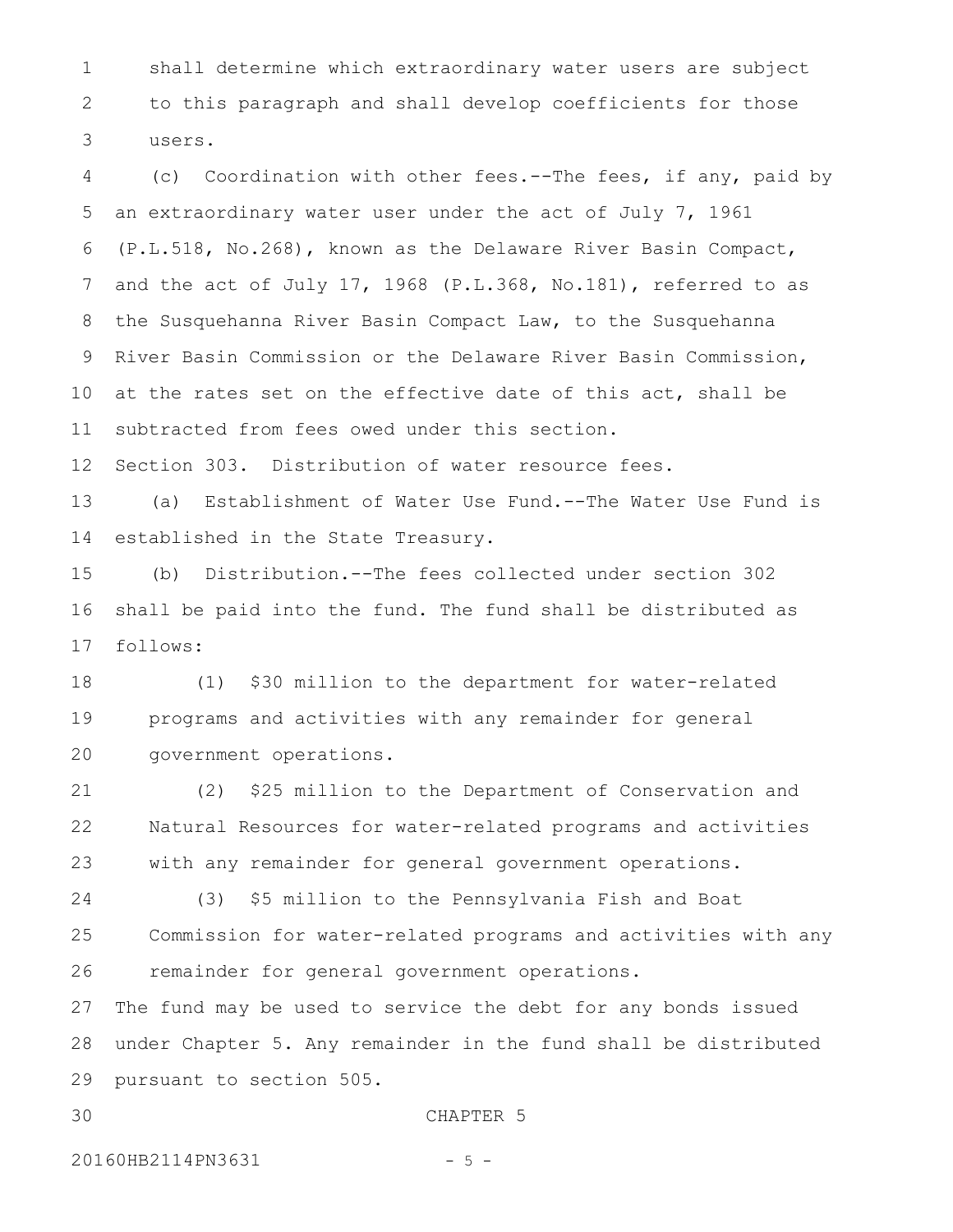### WATERSHED PROTECTION BONDS

Section 501. Authorization to incur indebtedness. Pursuant to the provisions of section 7(a)(3) of Article VIII of the Constitution of Pennsylvania, the department may submit the question of a bond issuance in the amount of \$3,000,000,000 for the protection of watersheds, water resources, water environments, fresh water sources, the furthering of water conservation and other water-related environmental initiatives to the electors at the next election in the year that the department decides to issue bonds. Section 502. Certification. The Secretary of the Commonwealth shall certify the question to the county board of elections. Section 503. Question to electorate. The question shall be in the following form: Do you favor authorizing the Commonwealth to incur an indebtedness of up to \$3,000,000,000, to be repaid using funds generated under the act of (P.L., No. ), known as the Pennsylvania Water Resource Act, for the issuance of bonds for the maintenance and protection of watersheds, water resources, the furthering of water conservation and other water-related environmental initiatives? Section 504. Election procedure. The election shall be conducted in accordance with the act of June 3, 1937 (P.L.1333, No.320), known as the Pennsylvania Election Code, except that: (1) any requirements for advertising or notice related to the question are hereby waived; (2) the requirements for a statement pursuant to section 20160HB2114PN3631 - 6 -2 3 4 5 6 7 8 9 10 11 12 13 14 15 16 17 18 19 20 21 22 23 24 25 26 27 28 29 30

1